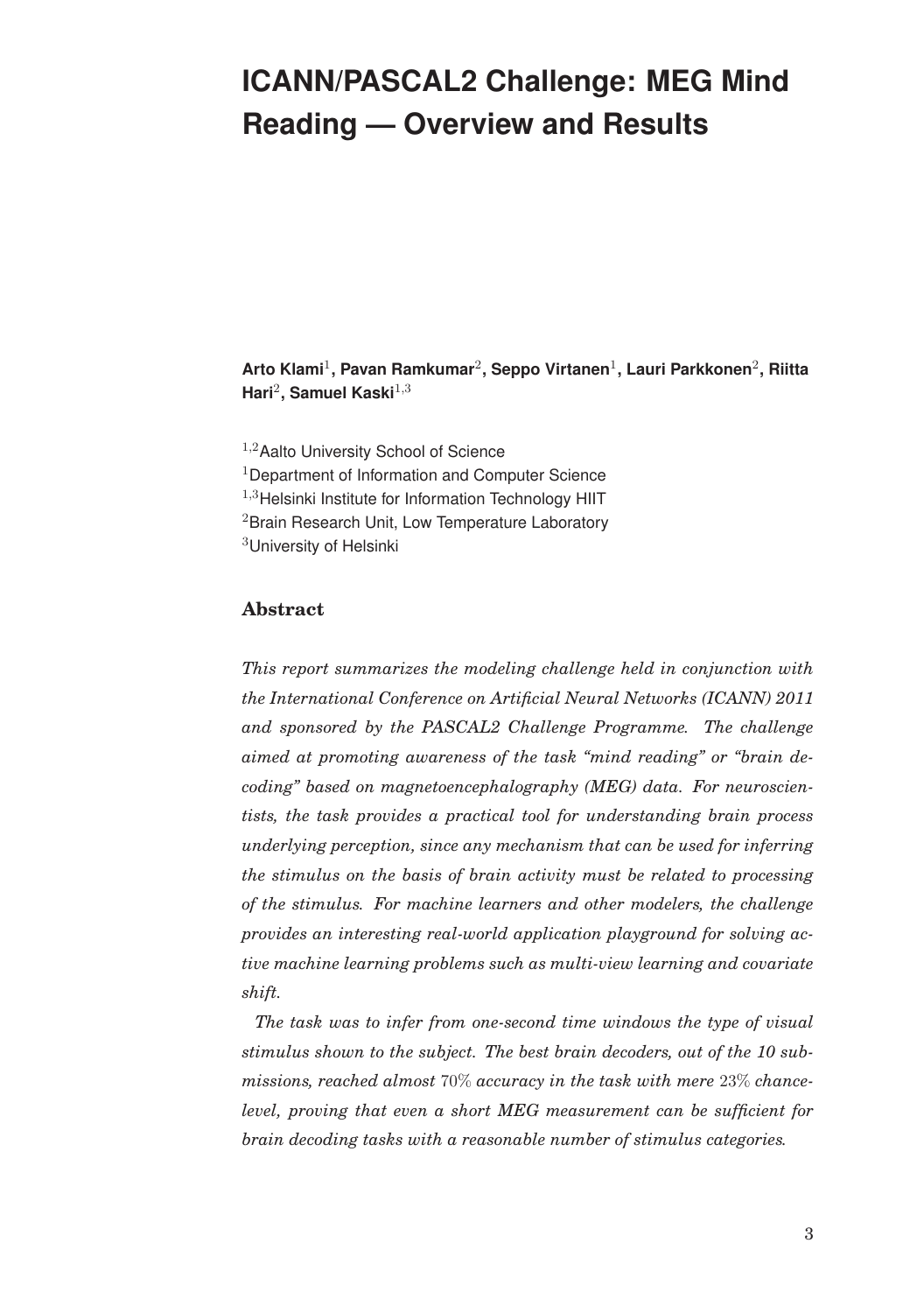## **1 Introduction**

A grand challenge in neuroscience is to understand the neural basis of sensory and cognitive processing, even to the extent to predict brain correlates of novel stimuli. This challenge can be formulated as a decoding problem: given the brain signals, read out some information about the stimuli that generated (or modulated) them [1]. The information read out can be category specific, identity specific, or the entire stimulus itself—corresponding to the machine learning tasks of classification, identification, or regression/reconstruction. Such decoding tasks are often called brain/mind decoding, or multivariate/multivoxel pattern analysis (MVPA).

The majority of the reported brain decoding results derive from functional magnetic resonance imaging (fMRI), from attempts to decode relatively simple properties or to choose the correct alternative amongst a few choices. For example, Kamitani et al. [2] inferred the orientation of edges out of 8 possible alternatives and Formisano et al. [3] identified what (out of three vowels) and whom (out of three alternative speakers) the subject was listening to. Recent studies have shown significant progress in decoding more and more complex perceptual phenomena, resulting in successful identification of natural images [4] and the meaning of nouns [5] in setups where the set of possible alternatives is larger, in the order of tens. All of these works fall into the category of classification or identification. Miyawaki et al. [6] have studied the task of reconstruction of small binary images from local image patches decoded from brain signals, and Naselaris et al. [7] extended reconstruction tasks to natural images.

While fMRI has very high spatial resolution throughout the brain, it has poor temporal resolution and the blood oxygenation level dependent (BOLD) signal is an indirect measure of neuronal activity. Riger et al. [8] have shown that it is possible to apply decoding similarly to magnetoencephalography (MEG); they predicted on the basis of single-trial MEG signals whether the subject recognized and memorized a natural image. With MEG it will be possible to focus on shorter timescales. Of particular interest is the feasibility of brain decoding for continuous processes using e.g. speech or video stimuli. Besides attempting to decode external stimuli, MEG has also been used for decoding the direction of hand-movement [9] or reconstructing hand-movement trajectories [10]. Nevertheless, the task of brain decoding from MEG is still in its infancy.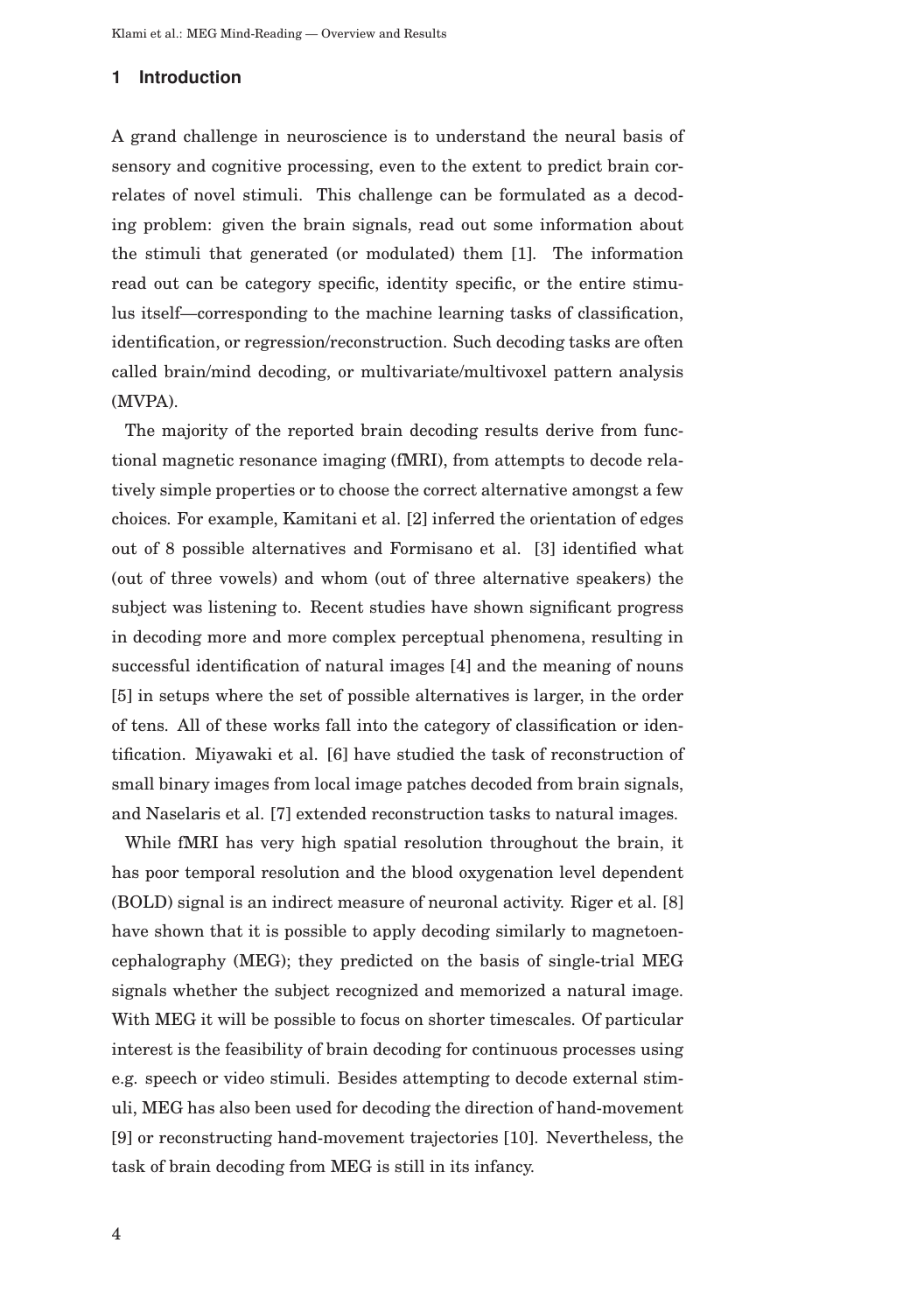From another point of view, the brain decoding task can be seen purely as a challenging machine learning problem. The recorded brain signals are very high-dimensional and noisy, and consequently advanced classification or regression methods are needed for solving the prediction task. This is also demonstrated in practical work, with focus on advanced Bayesian solutions [10, 11] and completely novel types of machine learning strategies, such as the zero-shot learning concept [12]. Furthermore, many of the current trends in machine learning are highly relevant for solving the brain decoding challenges: (1) the models need to handle covariate shifts (changes in the input distribution between training and test data) [13] with approaches like domain adaptation  $[14]$ ,  $(2)$  sparse solutions such as lasso regression [15] are likely to be effective for the high-dimensional data sources, (3) the prediction tasks should ideally combine information from multiple sources through multi-view learning, and (4) especially analysis of multiple subjects would benefit from multi-task learning methods [16].

We organized the challenge for brain decoding based on MEG signals for four primary reasons. (1) To increase the awareness of the problem amongst both machine learning researchers and neuroscientists, (2) to study the feasibility of decoding continuous visual stimulus from short periods of MEG recordings, (3) to bring up some of the relevant methodological challenges for MEG brain decoding, and (4) to provide a simple benchmark data set. The challenge was organized in co-operation with the ICANN conference since it attracts machine learning researchers with interest in modeling neural processes. The motivations are largely shared by other recent attempts of promoting visibility of brain decoding in general, such as the 1st ICPR workshop on brain decoding, organized in conjunction with the 20th International Conference on Pattern Recognition.

## **2 Data**

#### **2.1 Stimuli**

The brain decoding task in the challenge was to recognize the type of video stimulus shown to the subject. All videos were presented without audio, and five different types of stimuli were used:

1. Artificial: Screen savers showing animated shapes or text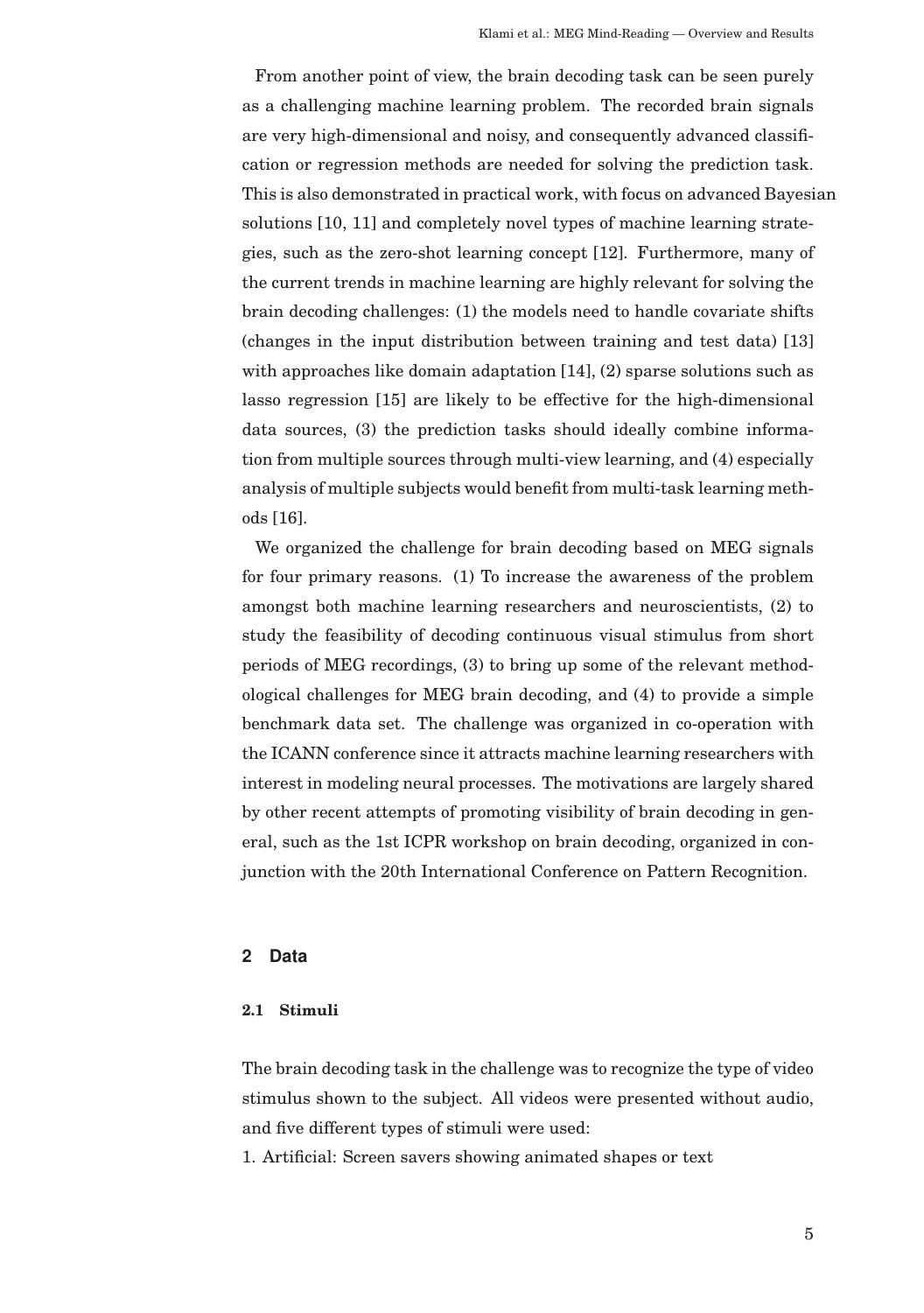Klami et al.: MEG Mind-Reading — Overview and Results



- **Figure 1.** Illustration of the stimulus design. The subject viewed the same set of 5 blocks during two consecutive days. The first four blocks, labeled A-D, contained alternating short clips of artificial objects (animated shapes or text), football or nature documentaries, whereas the last block contained longer clips taken from a television series and a feature film. Within blocks A-D the different clips were separated by 5-s rest period showing a crosshair, and the clips lasted for 6-26 s. The two longer clips in block E, extracted from video content with a storyline, lasted for roughly 10 minutes.
- 2. Nature: Clips from nature documentaries, showing natural sceneries like mountains or oceans
- 3. Football: Clips taken from (European) football matches of Spanish La Liga
- 4. Mr. Bean: Clip from the episode "Mind the baby, Mr. Bean" of the Mr. Bean television series
- 5. Chaplin: Clip from the "Modern times" feature film

The stimuli were shown in five blocks (Figure 1). The first four blocks (A–D) contained alternating short clips of the first three stimulus types, so that each block contained a roughly equal number of clips for each stimulus type in random order. The clips lasted 6-26 s, and the different clips were separated by 5-s rest periods showing a crosshair in the center of the visual field. The first two blocks were identical, whereas blocks C and D contained different video clips.

After the four blocks described above, the subject viewed two continuous video clips containing a clear plot and storyline (clips from an episode of a television series and a feature film), each lasting roughly 10 min. These two clips were shown during the same experiment block.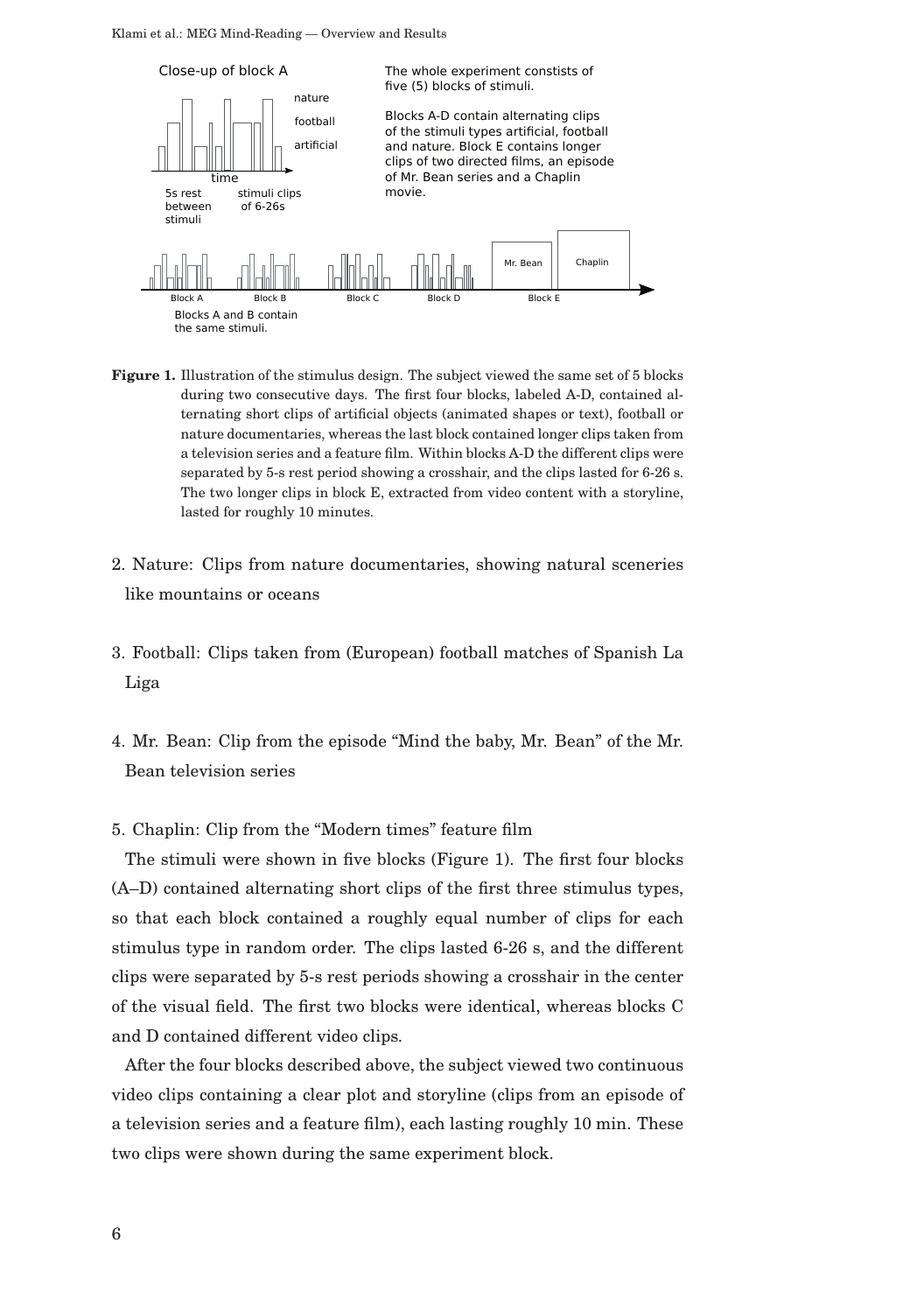#### **2.2 Recording and preprocessing**

We recorded MEG signals from one healthy 25-yrs old male who gave his written permission for releasing the data for the challenge.

MEG was acquired with a 306-channel Elekta Neuromag MEG system (Elekta Oy, Helsinki, Finland) with a basspand from DC to 330Hz and digitized at 1000 Hz. During the MEG recording, four small coils, whose locations had been digitized with respect to anatomical landmarks, were briefly energized to determine the subject's head position with respect to the MEG sensors. The continuous raw MEG data were further low-pass filtered at 50 Hz, and downsampled to 200 Hz. External interference was removed and head movements compensated for by using the signal-spaceseparation (SSS) method [17]. Finally, we applied piecewise mean and trend removal for each channel to compensate for very slowly varying signals that are likely to be artefacts.

Since identifying the videos would be relatively easy based on long sequences of MEG recordings, we chose to hand out only short 1-s signal epochs in random order. However, handing out only the raw measurement data would have resulted in a challenge that requires considerable expertise on MEG. In addition, it would have prevented reliable estimation of low-frequency waveforms because sharp filters could not be applied for signals as short as 1 s (200 samples). Consequently, we chose to precompute a number of features at different frequency bands. We applied a bank of 5 band-pass filters peaked at 2, 5, 10, 20, and 35Hz, and computed the envelopes of the signals at these frequencies by taking the absolute value of the Hilbert-transformed signal. The details of the filter bank are provided in Table 1.

For each sample (1-s epoch of the recording) the participants received six different data matrices, each containing 200 time points for 204 gradiometer channels of the MEG device. Those data matrices corresponded to the raw signals after the SSS preprocessing, and the envelopes at the five frequencies mentioned above.

## **3 Modeling problem**

The modeling problem was to infer the stimulus from brain signals. Given the limited set of possible stimuli, this was a classification task: For each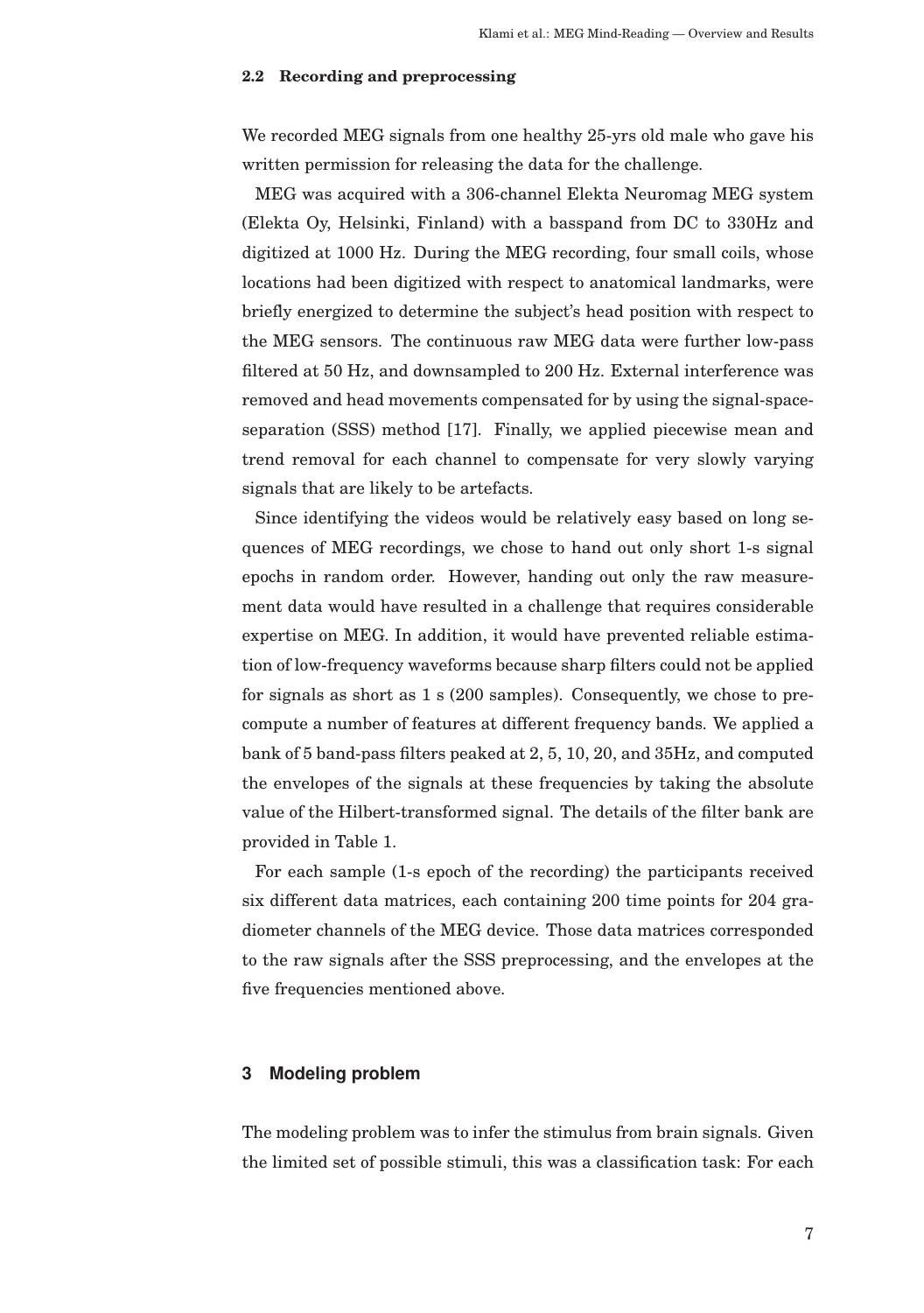Klami et al.: MEG Mind-Reading — Overview and Results

**Table 1.** Details of the filter bank. The first column indicates the name of the filter, identified with a frequency within the band-pass area determined by the next two columns. The filters were Kaiser window FIR filters with stop bands increasing from 0.5Hz to 2Hz with increasing frequency. The order of the filters is shown in the last column.

| Peak freq. (Hz) | Min freq. $(Hz)$ | Max freq. (Hz) | Order |
|-----------------|------------------|----------------|-------|
| $\overline{2}$  |                  | 4              | 2009  |
| 5               | 4                | 7              | 2009  |
| 10              | 7                | 13             | 503   |
| 20              | 17               | 23             | 503   |
| 35              | 27               | 43             | 503   |

input signal the task was to infer the type of the stimulus. Consequently, the challenge was formulated as a classification problem. Given a set of labeled training examples, the task was to infer the labels for left-out test data.

For brain decoding, the generalization to new stimuli is critical. While the set of possible stimulus types needs to be limited to make inference possible, the actual stimulus content should be different for training and test samples. After all, the goal is not to recognize when the subject is watching a particular clip of a football match, but to identify the process of watching football in general. Besides generalizing to new stimuli, a brain decoding system will need to generalize over different recording sessions.

#### **3.1 Data split**

For studying the above properties, the data were split into training and test sets so that the following properties were satisfied:

- Some of the training and test instances were recorded using the same stimuli, whereas some test instances were taken from recordings of different stimuli of the same type. In total, 33% of the test samples consisted of recordings during stimuli not seen in the training phase.
- The training and test data were taken from different recording sessions. In particular, the training and test data were recorded during different days.
- A small portion of the test samples were labeled, to simulate brief train-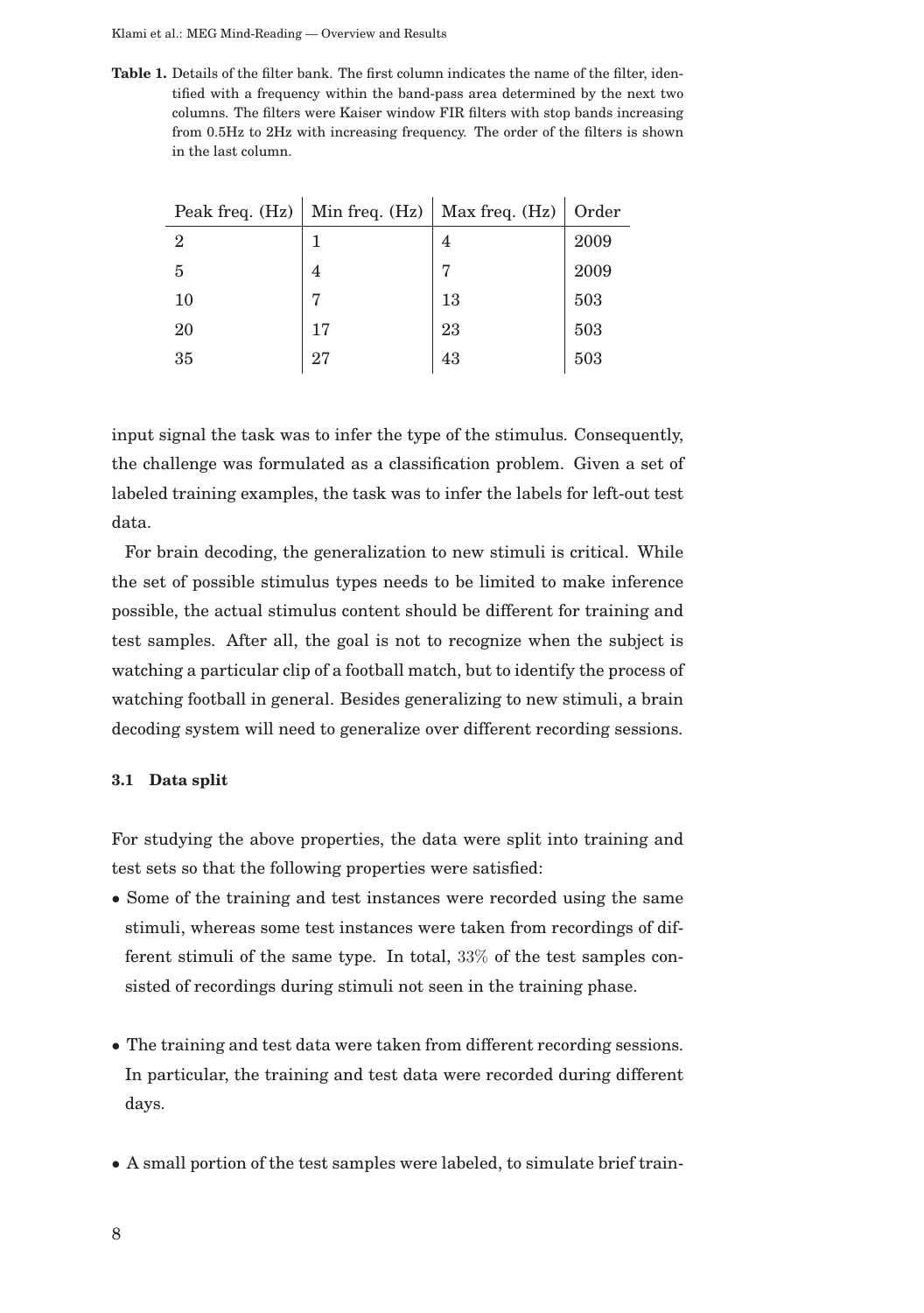ing period during the test session and to enable studying possible differences between the data distributions.

• The samples were not continuous in time, to prevent attempts of ordering the samples given in random order.

The detailed split into training and test samples is described in Figure 2. In brief, both the training and test samples were of 1-s length and were separated from each other by 1 s. Out of the four blocks of short clips the blocks A, B and D recorded during day 1 were used for training and blocks A, B and C recorded during day 2 for testing. This resulted in 66% of the test samples having stimuli that exists also in the training data. The clips in block E were split to training and test data so that time (roughly) between 1:40 and 6:10 was used for training and time between 3:10 and 7:40 for testing, resulting in 68% of overlap between training and test data. Finally, a random class-balanced subset of 50 test samples were released with labels.

The training and test samples had, however, 1-s offset in timings. Hence, even the set of samples using the same stimuli are not exactly from the same time but instead are consecutive time points. If the time window between seconds 3 and 4 was used for training, then the window between seconds 4 and 5 was used for testing.

Overall, the setup resulted in 677 training samples with roughly classbalanced distribution (the number of samples for the five classes were: 140, 171, 96, 135, and 135), 50 labeled test samples, and 653 unlabeled test samples that the competitors needed to classify. The data are available at http://www.cis.hut.fi/icann2011/mindreading.php, and can be used for research purposes and scientific publications.

#### **3.2 Machine learning concepts**

Even though the main problem is that of regular classification, the particular setup of learning to decode MEG measurements leads to a number of more detailed machine learning challenges. Here we briefly overview the kind of aspects initially thought to be relevant for the task. The research on machine learning solutions for MEG mind decoding tasks would likely benefit from tackling these modeling issues, besides just working towards improved MEG signal analysis in general.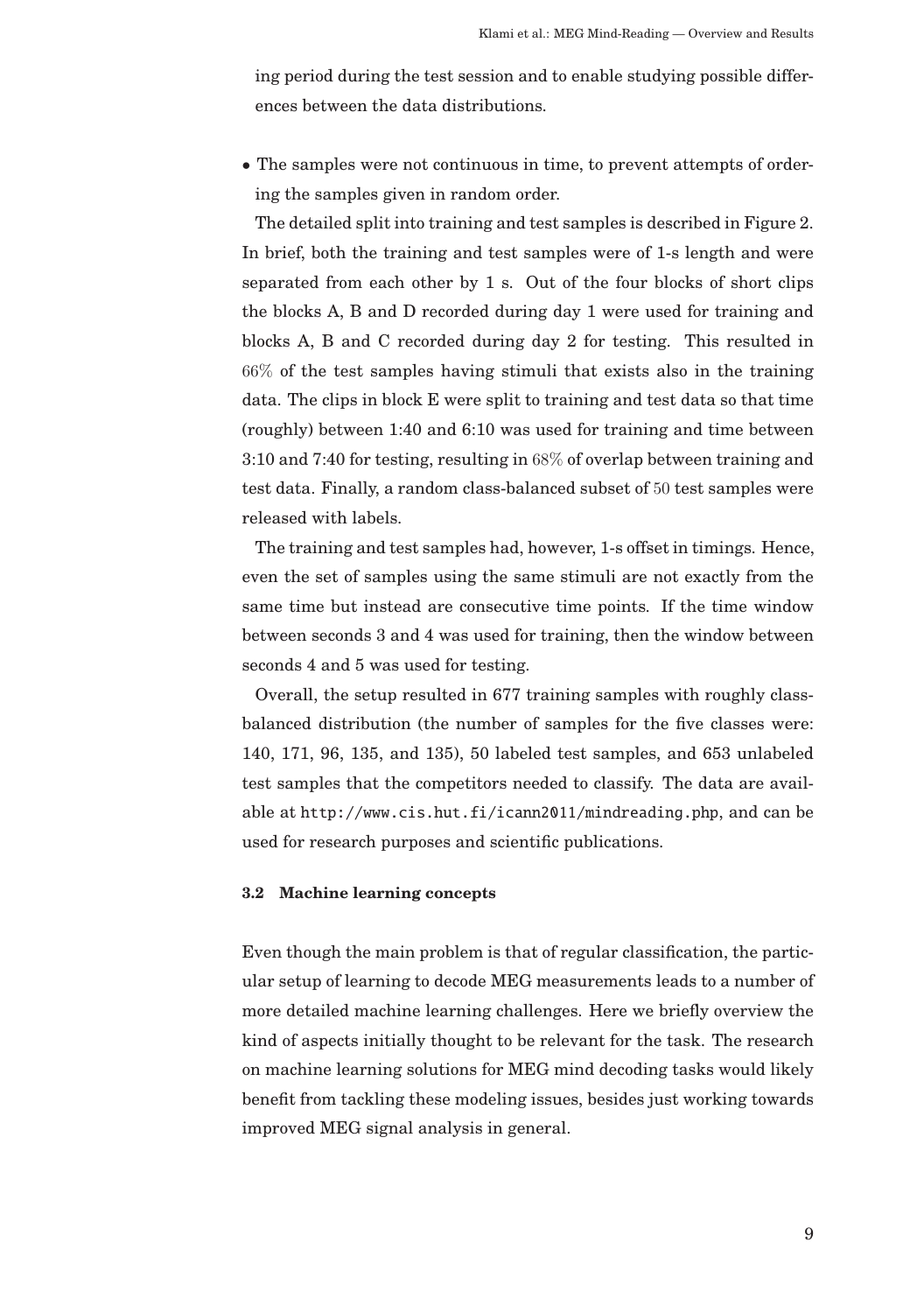

**Figure 2.** Illustration of the data split. The dark grey boxes correspond to the selection of data points for training data, the light gray boxes correspond to the choice of test samples, whereas the unshaded areas were not used in the challenge at all. The dark areas on the second day indicate the random choice of labeled test samples. Note that blocks A and B contained the same stimuli. The closeup shows how the 1-s samples were chosen with 1-s gaps between each other, and how the training and test samples taken from the same block were misaligned by 1 s.

**Covariate shift/domain adaptation** For real-use cases brain decoding systems need to work for new recording sessions, besides being able to predict merely new time points of existing recordings. Since (1) MEG instrumentation is subject to stochastic noise, and (2) since the state of the subject varies strongly from day to day, the data recorded during a different session generally do not follow the same distribution as the training data. Hence, computational models taking into account a change in the data distribution are needed. This problem is generally tackled under the term of domain adaptation [14], which is an active line of research in the machine learning community.

**Multi-view learning** MEG recording produces measurements for 204 gradiometer channels and 102 magnetometer channels, and for each signal we can extract multiple frequency bands or other types of features. Information encoded in different channels, frequency bands, and across different time scales is largely complementary. This suggests that multi-view learning methods could be useful for MEG decoding tasks. While it is possible to attempt decoding the stimuli from individual channels or based on simple predictors operating on all channels, there is reason to believe that clever integration of the different channels and frequency bands through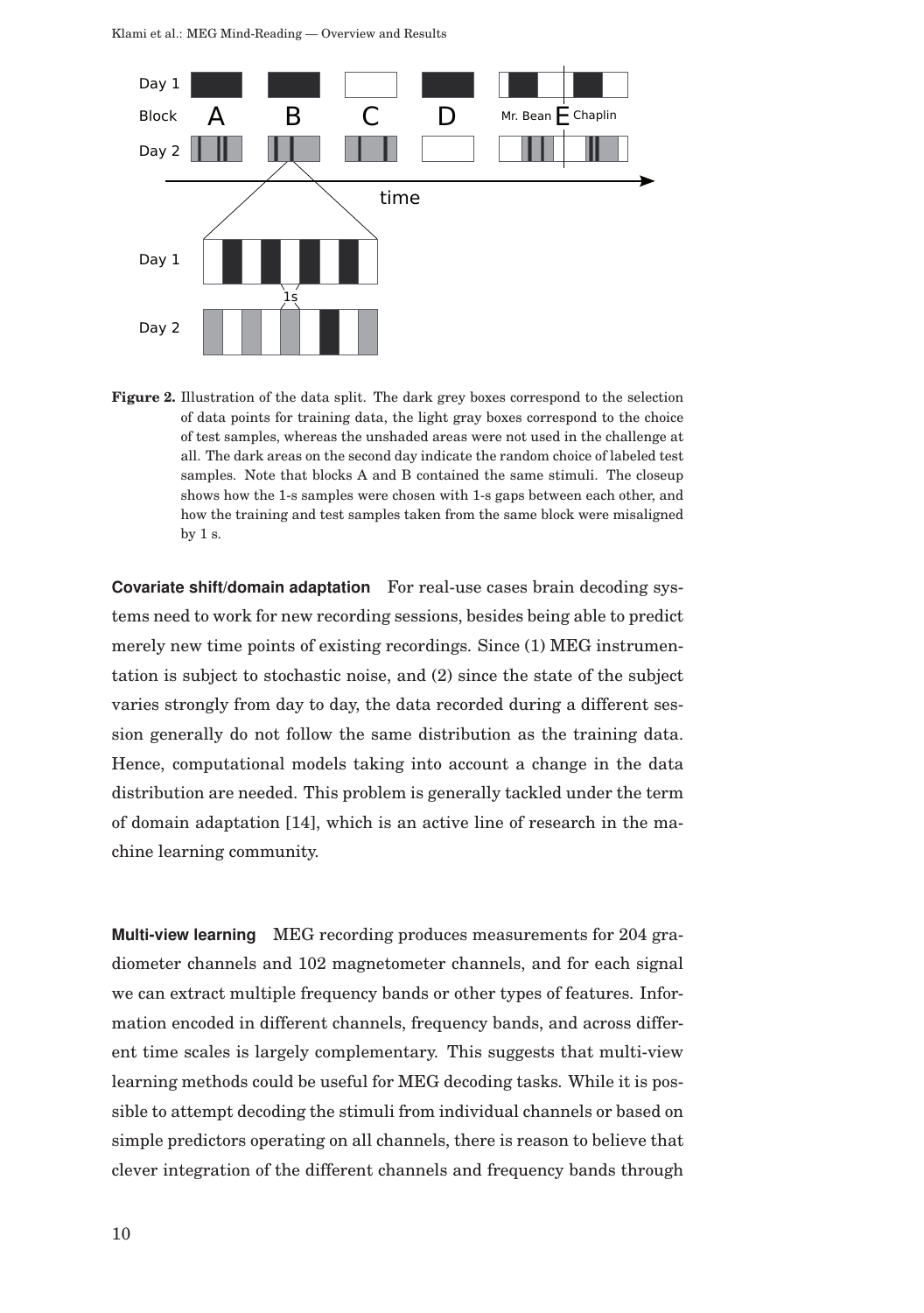multi-view learning models could result in improved accuracy, as well as improved understanding of the underlying brain processes.

Multi-view learning methods have also been used for solving decoding tasks outside classification. For identification, multi-view learning methods based on canonical correlation analysis (CCA), such as the Bayesian CCA [18], can be used for extracting correlating projections of the brain activity and stimulus description, enabling direct comparison of brain measurements of test samples to the set of possible stimuli. Multi-view learning methods have also been used for extracting image bases for visual image reconstruction [19], as well as for inferring properties of natural music based on fMRI [20].

**Generalization and overfitting** Another consequence of the high-dimensional nature of the MEG recording is that it is very easy to overfit to the available training data. Therefore a successful decoding solution will have to be very carefully regularized to control the degree of generalization to new data. Many of the decoding works apply Bayesian modeling techniques [10, 11], which provide a way of tackling the overlearning issue in a justified way, or apply sparse solutions such as lasso regression [15].

**Multi-task learning** The variability across subjects is large for all brain imaging techniques. Typical analysis methods will either assume that all subjects are identical, which is a simplifying but incorrect assumption, or will resort to subject-specific modeling resulting in no information being transferred from one subject to another. Multi-task learning [16] studies computational models that combine the strengths of both approaches, by learning separate predictive models for the subjects simultaneously, so that the similarities between the subjects are utilized for improved accuracy while still allowing subject-specific variation. In this challenge, we provided data only from a single subject, and hence such models could not be applied, but in general multi-task learning of decoding models is likely to be crucial. Recently, Alamgir et al. [21] demonstrated how multi-task learning improved accuracy for EEG-based brain computer interfaces.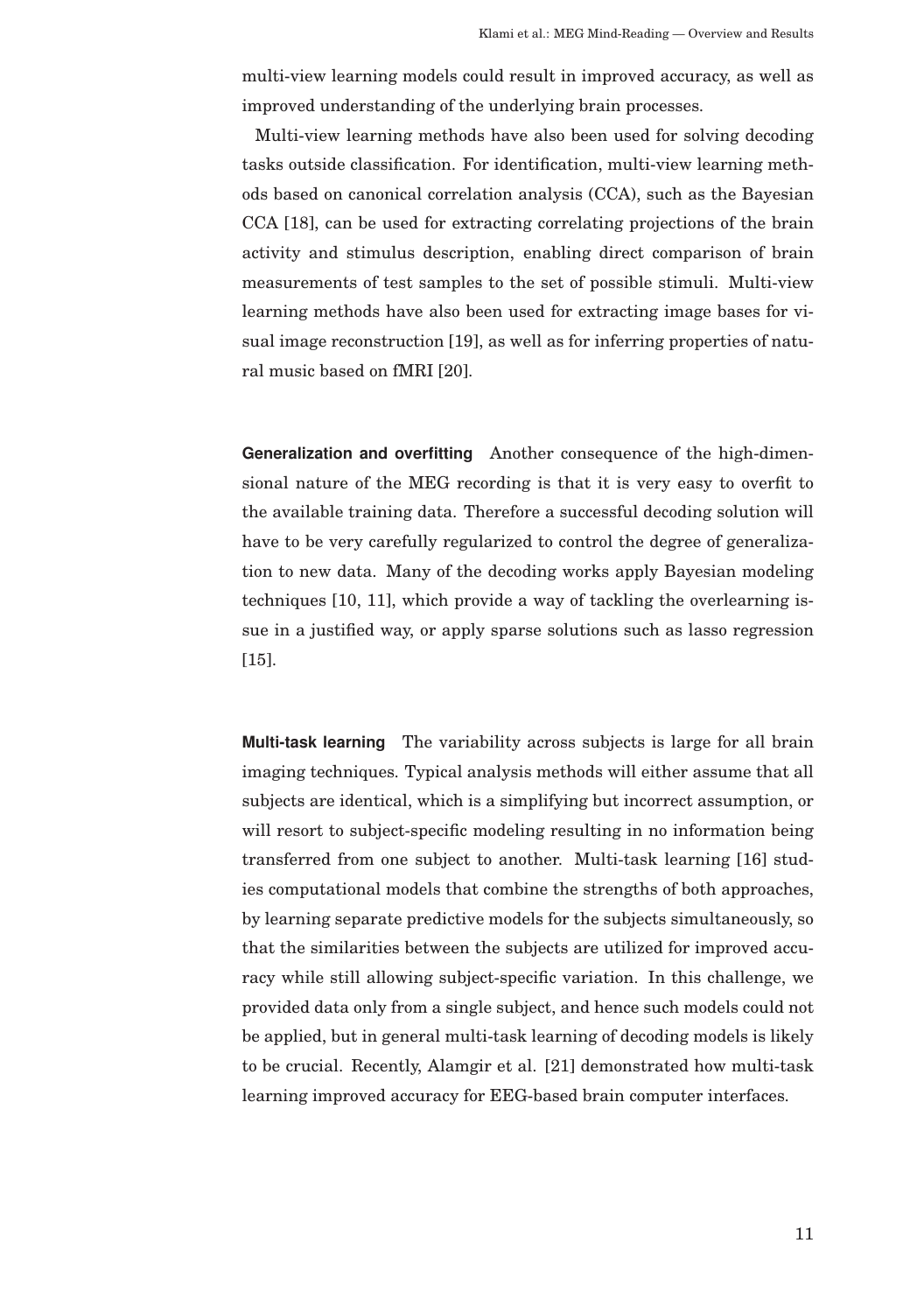**Table 2.** The list of participating teams in alphabetical order of the first author. The team Tu & Sun provided two different solutions.

| Name                  | Authors / Institute                                         |  |  |  |  |  |
|-----------------------|-------------------------------------------------------------|--|--|--|--|--|
| Van Gerven & Farquhar | M.A.J. Van Gerven, J. Farqugar                              |  |  |  |  |  |
|                       | Donders Institute for Brain, Cognition and Behaviour,       |  |  |  |  |  |
|                       | Radboud University Nijmegen, the Netherlands                |  |  |  |  |  |
| Grozea                | C. Grozea                                                   |  |  |  |  |  |
|                       | Fraunhofer Institute FIRST, Germany                         |  |  |  |  |  |
| Huttunen et al.       | H. Huttunen, J-P. Kauppi, J. Tohka                          |  |  |  |  |  |
|                       | Department of Signal Processing,                            |  |  |  |  |  |
|                       | Tampere University of Technology, Finland                   |  |  |  |  |  |
| Jylänki et al.        | P. Jylänki, J. Riihimäki, A. Vehtari                        |  |  |  |  |  |
|                       | Dept. of Biomedical Engineering and Computational Science,  |  |  |  |  |  |
|                       | Aalto University, Finland                                   |  |  |  |  |  |
| Lievonen & Hyötyniemi | P. Lievonen, H. Hyötyniemi                                  |  |  |  |  |  |
|                       | Helsinki Institute for Information Technology HIIT, Finland |  |  |  |  |  |
| Nicolaou              | N. Nicolaou                                                 |  |  |  |  |  |
|                       | Dept. Of Electrical and Computer Engineering,               |  |  |  |  |  |
|                       | University of Cyprus, Cyprus                                |  |  |  |  |  |
| Olivetti & Melchiori  | E. Olivetti, F. Melchiori                                   |  |  |  |  |  |
|                       | NeuroInformatics Laboratory (NILab),                        |  |  |  |  |  |
|                       | Bruno Kessler Foundation and University of Trento, Italy    |  |  |  |  |  |
| Santana et al.        | R. Santana, C. Bielza, P. Larrañaga                         |  |  |  |  |  |
|                       | Departamento de Inteligencia Artificial,                    |  |  |  |  |  |
|                       | Universidad Politécnica de Madrid, Spain                    |  |  |  |  |  |
| Tu & Sun              | W. Tu, S. Sun                                               |  |  |  |  |  |
|                       | Department of Computer Science and Technology,              |  |  |  |  |  |
|                       | East China Normal University, China                         |  |  |  |  |  |

## **4 Results**

Overall, the challenge received 10 submissions from 9 different teams listed in Table 2. Multiple submissions per team were allowed if the solutions utilized significantly different modeling approaches.

## **4.1 Challenge results**

The main criterion for evaluating the submissions was the classification accuracy on the test data. The baseline accuracy of predicting every sample to belong to the largest class in the training set would be 23%. The results of the participants are summarized in Table 3, showing that all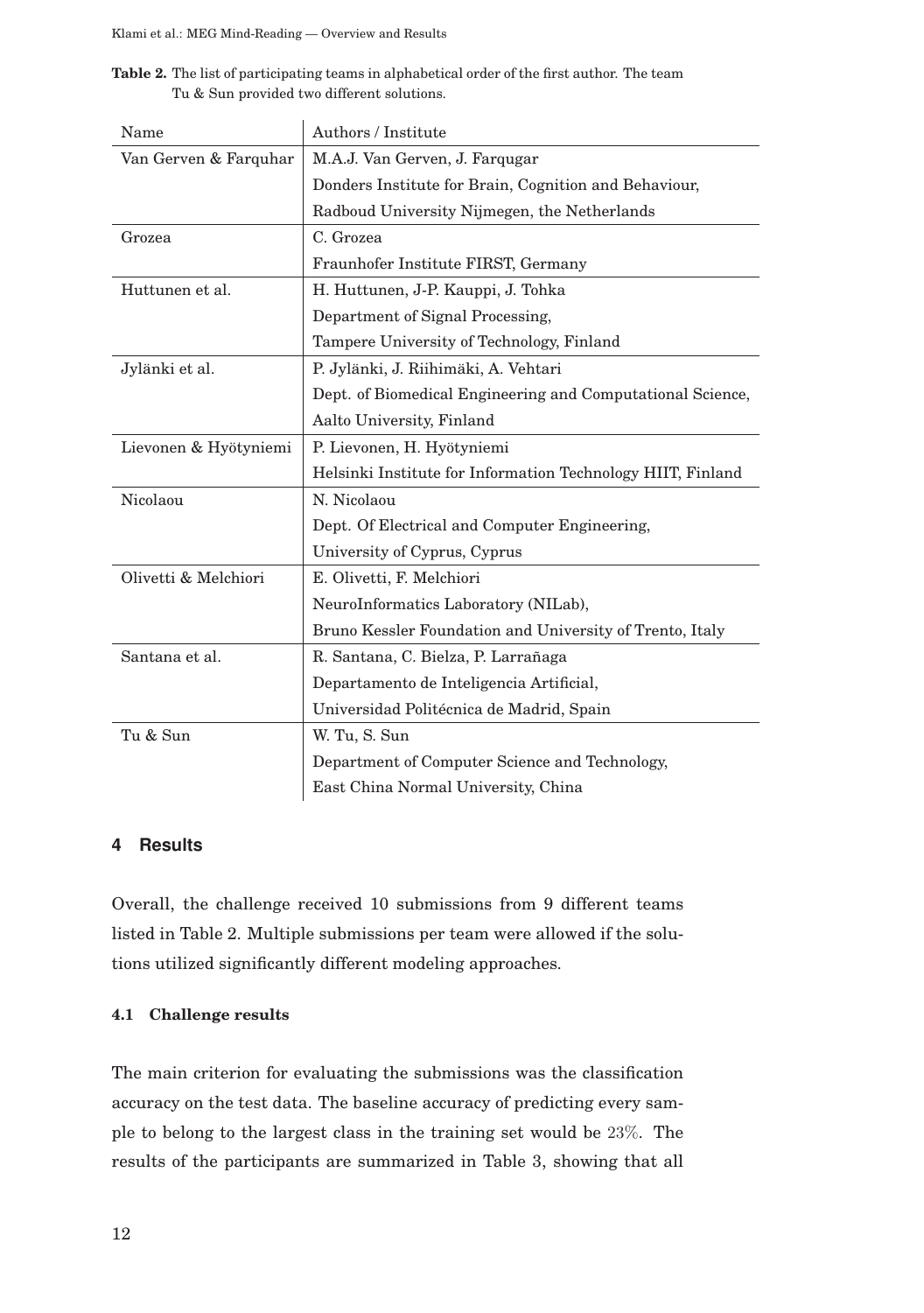**Table 3.** The prediction accuracies (percent, bigger is better) of the competitors, sorted in the order of the overall accuracy that was the criterion for evaluating the submissions. The last three columns show the accuracy in separating the content with plot from the short clips (PvsC), the accuracy in predicting the short clip classes correctly (C), and the accuracy in identifying the longer clips with plot correctly (P). For all tasks the best accuracy has been boldfaced. A notable observation is that the best solution outperforms all others in making the correct predictions within both stimulus categories, but is only 7th best in making the split between the two categories. The last line shows the accuracy of majority voting based on the top nine submissions.

| Team                  | Accuracy | P <sub>VS</sub> | C    | P    |
|-----------------------|----------|-----------------|------|------|
| Huttunen et al.       | 68.0     | 89.7            | 67.5 | 89.2 |
| Santana et al.        | 63.2     | 93.0            | 64.1 | 74.0 |
| Jylänki et al.        | 62.8     | 93.0            | 56.8 | 85.8 |
| Tu & Sun              | 62.2     | 97.1            | 50.1 | 87.0 |
| Lievonen & Hyötyniemi | 56.5     | 91.0            | 55.7 | 72.4 |
| Tu & Sun (2)          | 54.2     | 96.6            | 44.3 | 75.8 |
| Olivetti & Melchiori  | 53.9     | 94.6            | 41.4 | 85.4 |
| Van Gerven & Farquhar | 47.2     | 82.4            | 53.3 | 66.3 |
| Grozea                | 44.3     | 88.5            | 39.1 | 67.7 |
| Nicolaou              | 24.2     | 61.7            | 34.8 | 49.6 |
| Pooled (top 9)        | 69.2     | 96.8            | 63.1 | 85.8 |

but one of the participants clearly surpass the baseline level, demonstrating successful brain decoding. The outlier submission falls at the chance level, suggesting either very heavy overlearning or mistakes in implementation. The range of accuracies, excluding the outlier, falls between 44% and 68%, demonstrating that there is a notable difference between the alternative decoding solutions. The solution of Huttunen et al. outperforms others by a margin of almost five percent, ending up as the clear winner, followed by three other solutions above 60% accuracy.

For many classification tasks combining several classifiers results in improved performance. While various advanced solutions, such as boosting, can be used for obtaining maximal benefit from multiple classifiers, already a simple majority voting of the results provides often a reasonably good model. Here, the combination of all 10 solutions results in accuracy of 68.9% and the combination of the 9 solutions exceeding the chance level gives 69.8%. Both figures are better than the best solution, but the margin is smaller than the difference between the individual solutions.

As the stimuli to be decoded consisted of two distinct categories, directed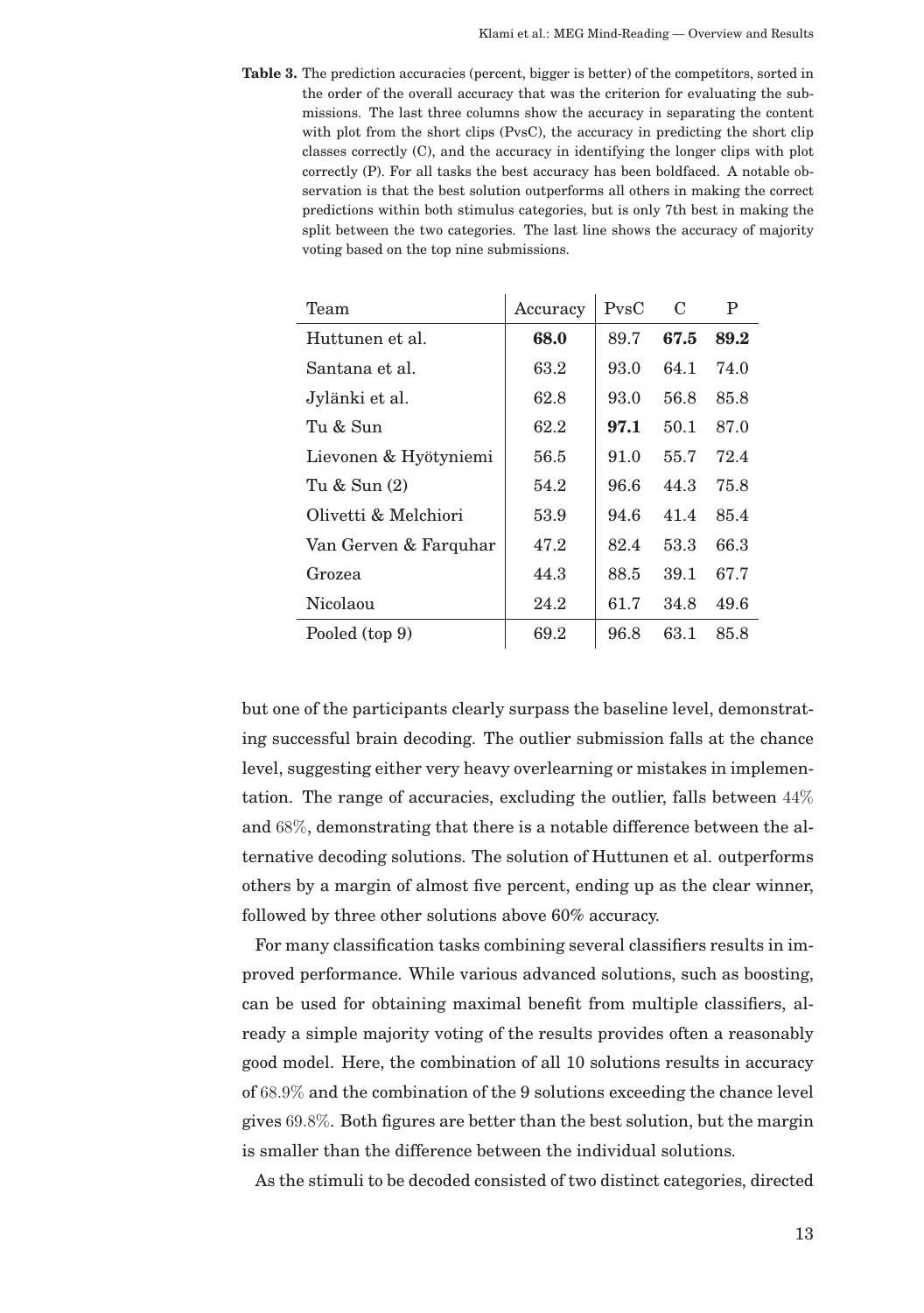|                |                | Huttunen et al. |    |                |                | Santana et al. |                |                  |              |                |                  |
|----------------|----------------|-----------------|----|----------------|----------------|----------------|----------------|------------------|--------------|----------------|------------------|
|                | 1              | $\overline{2}$  | 3  | 4              | 5              |                | 1              | $\overline{2}$   | 3            | 4              | 5                |
| $\mathbf{1}$   | 94             | 29              | 16 | 10             | $\mathbf{1}$   | $\mathbf{1}$   | 67             | 54               | 14           | 15             | $\mathbf{0}$     |
| $\overline{2}$ | 22             | 100             | 10 | 18             | 1              | $\overline{2}$ | 25             | 110              | 5            | 11             | $\boldsymbol{0}$ |
| 3              | 25             | 16              | 51 | 10             | $\mathbf{0}$   | 3              | 19             | 14               | 57           | 12             | $\boldsymbol{0}$ |
| 4              | 3              | $\overline{4}$  | 12 | 85             | 21             | $\overline{4}$ | 1              | 1                | 5            | 59             | 59               |
| 5              | $\overline{2}$ | $\overline{2}$  | 4  | 3              | 114            | 5              | 1              | $\boldsymbol{0}$ | $\mathbf{0}$ | 4              | 120              |
|                |                |                 |    |                |                |                |                |                  |              |                |                  |
|                |                |                 |    |                |                |                |                |                  |              |                |                  |
|                |                | Jylänki et al.  |    |                |                |                | Tu & Sun       |                  |              |                |                  |
|                | $\mathbf{1}$   | $\overline{2}$  | 3  | 4              | 5              |                | 1              | $\overline{2}$   | 3            | 4              | 5                |
| $\mathbf{1}$   | 67             | 32              | 43 | 8              | $\overline{0}$ | $\mathbf{1}$   | 56             | 55               | 36           | 3              | $\theta$         |
| $\overline{2}$ | 36             | 89              | 18 | 8              | $\theta$       | $\overline{2}$ | 30             | 96               | 21           | $\overline{4}$ | $\theta$         |
| 3              | 30             | 6               | 61 | $\overline{4}$ | $\mathbf{1}$   | 3              | 33             | 22               | 46           | $\mathbf{1}$   | $\overline{0}$   |
| $\overline{4}$ | 6              | 6               | 11 | 78             | 24             | $\overline{4}$ | $\overline{4}$ | 3                | 3            | 95             | 20               |
| 5              | $\mathbf 1$    | 0               | 1  | 8              | 115            | 5              | 1              | 0                | $\mathbf{0}$ | 11             | 113              |

**Figure 3.** Confusion matrices of the top four submissions. The rows correspond to the true classes, whereas the columns are the predicted classes. The labels are 1:artificial, 2:football, 3:nature documentary, 4:Mr.Bean, 5:Chaplin.

films with clear storyline and short video clips, we can also look at the success rate in separating these two categories as well as the accuracy in classifying the samples within either category (Table 3). The accuracy in separating the two categories is computed as the binary classification accuracy, whereas the accuracy within each category is measured with the ratio of correct assignment amongst all samples for which both the true and predicted class are within that category. Interestingly, the best submission is not amongst the top ones in the easier task of separating the clips with plot from the rest, but has the best accuracy within both stimulus categories. One possible reason is that the other solutions have overfitted to solving the easier task of binary separation between the two categories. This is illustrated by the confusion matrices of the best four solutions in Figure 3.

The best solutions are described in more detail in the separate articles following this overview. Overall, the solutions focused quite strongly in feature selection, either by careful validation of possible alternative features or by building classifiers with automatic feature selection, such as L1-regularized lasso models. One team, Santana et al., tried an ensemble of more than one classifier. Three of the competitors, Olivetti & Melchiori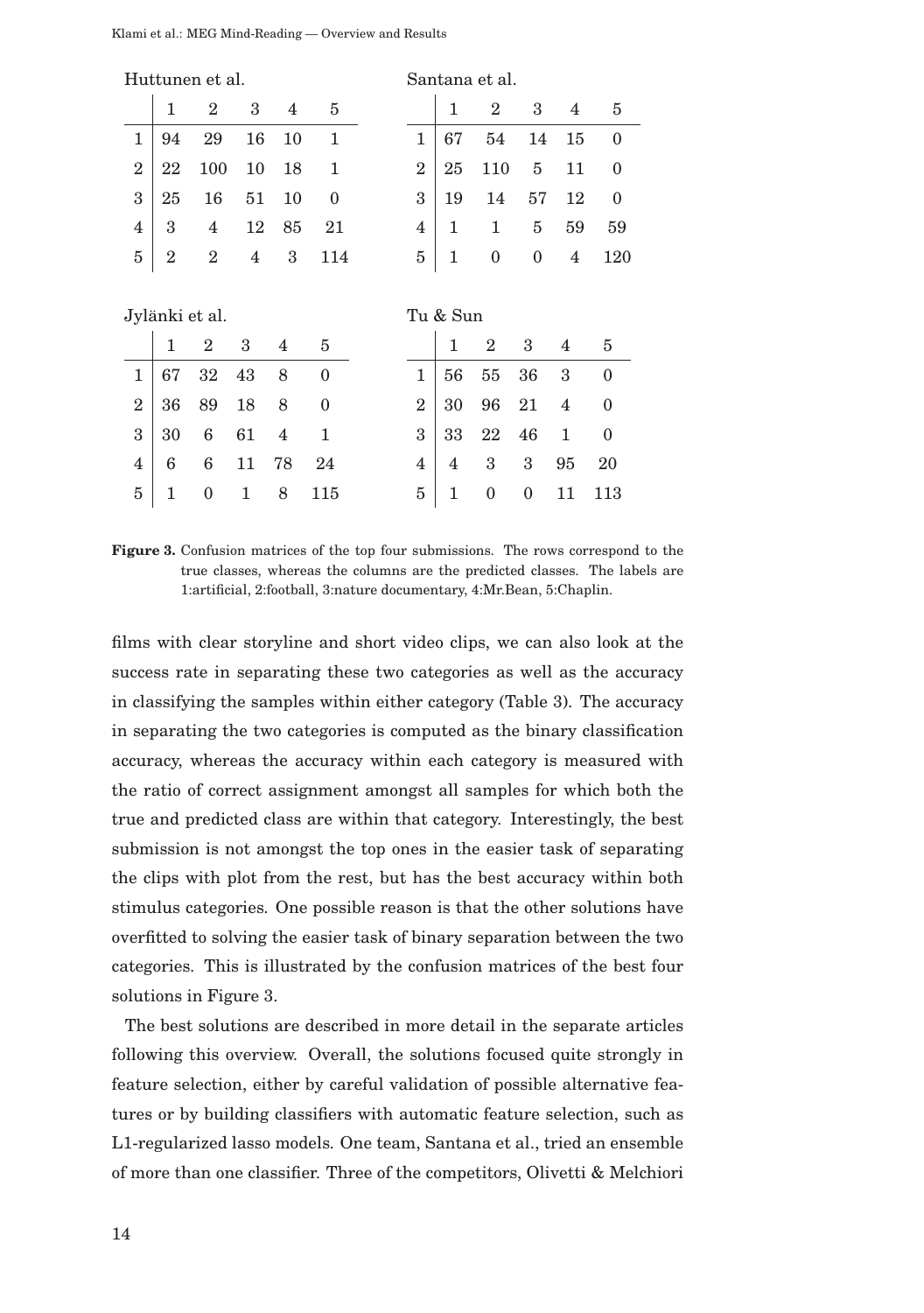and both submissions by Tu & Sun, focused on solving the domain adaptation problem with advanced machine learning techniques, each having reasonable performance but not reaching the top positions, while many of the other teams addressed the shift in input distributions by placing more weight on the labeled test examples when validating the learned classifier.

#### **4.2 Alternative prediction tasks**

Even though the challenge was defined as decoding the stimulus based on 1-s MEG epochs, we can estimate how well the solutions would have fared with longer observations by pooling the predictions given for consecutive samples. For this purpose, we looked at the predictions obtained by majority vote for each short clip (classes 1-3), averaging as 8 observation per clip, and for each collection of 8 consecutive samples for the longer clips (classes 4-5). The best submission then gives 80% accuracy in predicting the class correctly for each clip or 8s period (Table 4), supporting the intuitive belief that solving the decoding task is easier based on longer observations. These accuracies provide a lower bound for the accuracy the competitors could have obtained if they had access to such 8s observations and had explicitly developed predictors for solving this alternative task.

As described in Section 3.1, the data set was split so that some of the test samples were picked from the same clips as the training samples (though with 1-s offset) while some were not. Even though the competitors were not aware which samples matched the training samples, we can inspect whether the accuracy of decoding differs from the two sets. Table 4 shows how almost all participants were more accurate in predicting the samples taken from the same clips that were available in training, providing a quantification of the increase in difficulty in brain decoding due to completely new stimulus content. On average, the accuracy was 6.3 percentage points higher for the samples included in the training data.

## **5 Discussion**

The primary task in the challenge was to decode the type of the video stimulus from MEG data. Nine out of ten submissions succeeded in this task significantly above the chance level, showing that it is possible to decode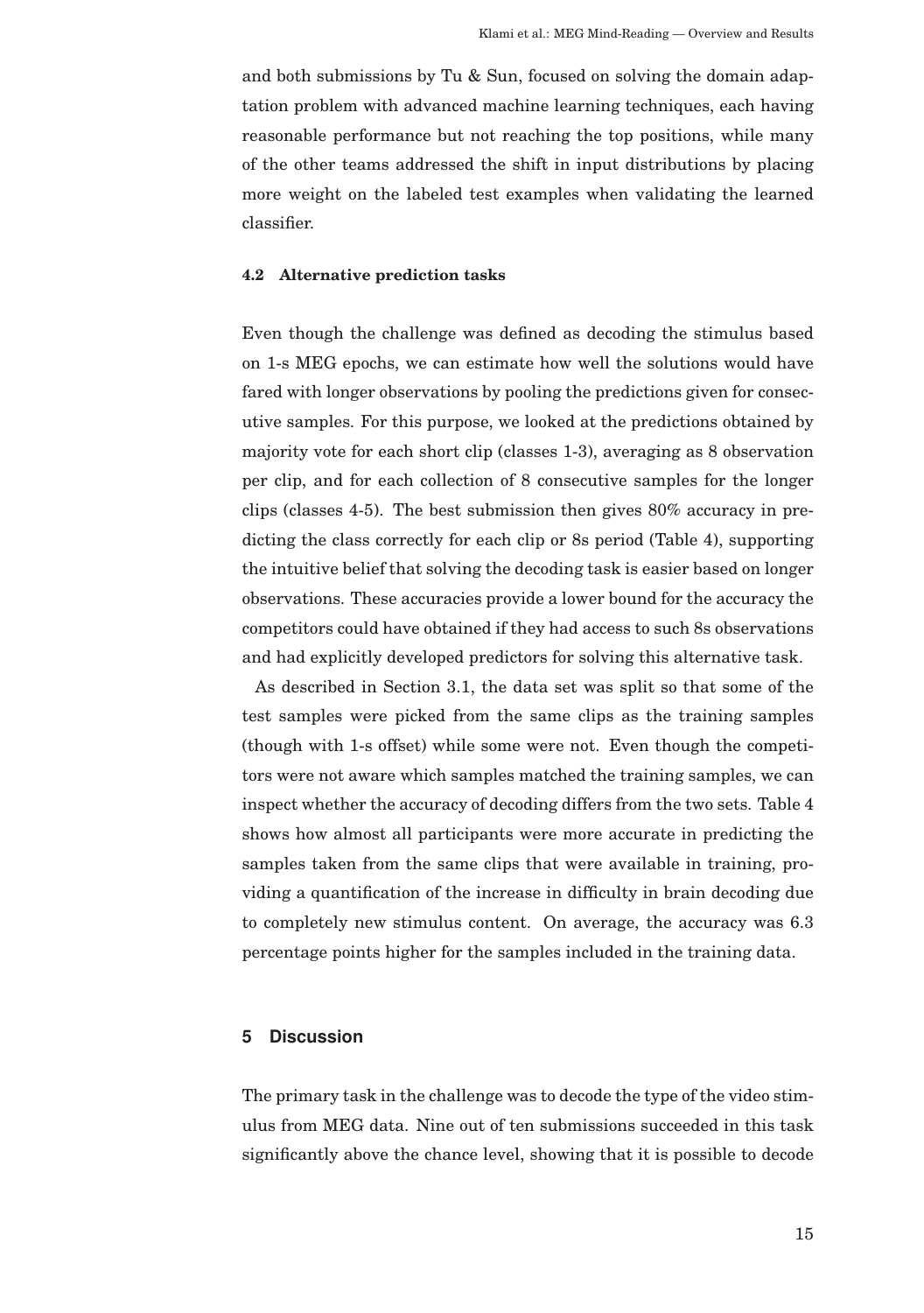**Table 4.** Results of alternative decoding tasks (not part of the competition), sorted in order of the performance in the challenge results. For each task the best accuracy is boldfaced. The first column shows the accuracy for predicting correctly the whole clips by majority voting based on the samples within each clip (on average 8 samples per clip). For all but one participant the accuracy is better than when decoding the label for 1s samples, as expected. The second column gives the accuracy in the challenge decoding task for test samples taken from the clips used also in the training set, whereas the last column gives the accuracy for the test samples from clips not seen in the training set. For all contestants except one, the accuracy is better for the first group, showing clearly how generalizing to the new stimulus content makes the decoding task harder. Still, the accuracies for the new content are well above chance level.

| Team                  | Full clips | Within train Not in train |      |
|-----------------------|------------|---------------------------|------|
| Huttunen et al.       | 79.7       | 69.9                      | 64.2 |
| Santana et al.        | 68.5       | 65.1                      | 59.6 |
| Jylänki et al.        | 76.0       | 66.2                      | 56.0 |
| $T_{11}$ & $S_{11}$ n | 70.7       | 64.4                      | 57.8 |
| Lievonen & Hyötyniemi | 62.2       | 59.8                      | 50.0 |
| Tu & Sun (2)          | 57.0       | 59.5                      | 43.6 |
| Olivetti & Melchiori  | 61.8       | 55.6                      | 50.5 |
| Van Gerven & Farquhar | 55.9       | 49.0                      | 43.6 |
| Grozea                | 41.3       | 44.4                      | 44.0 |
| Nicolaou              | 25.0       | 23.7                      | 25.2 |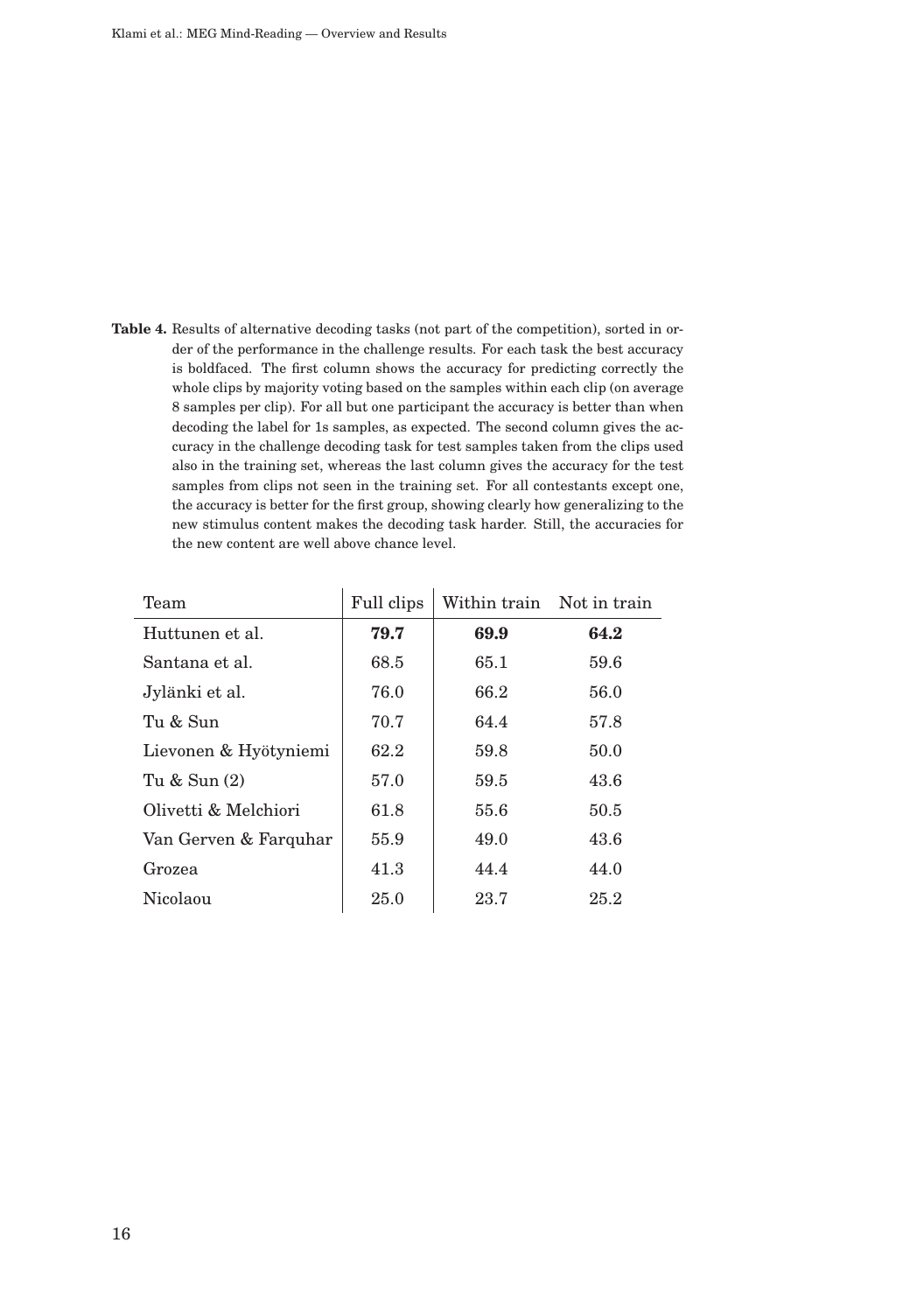the various kinds of stimuli already from short 1-s windows of MEG data. The difference in accuracies between the approaches was considerable, with the best solution reaching near 70% accuracy while the majority of the solutions had around 50% success, showing that carefully developed machine learning solutions will achieve improved accuracy in brain decoding. Still a clear gap exists between the best solution and perfect accuracy, demonstrating that the task is far from trivial and especially that perfect decoding results are unlikely to be obtained with such brief signals, probably because of the low signal-to-noise ratio of the single-trial MEG. By pooling the competitors results for longer (8 s) periods of observations, the accuracy of the best solutions increases close to 80%. In future research it could be advisable to directly study the accuracy on multiple timescales, to better estimate the amount of data needed for inferring different types of stimuli.

The majority of the competitors focused on good feature selection and cross-validation of the learned models, demonstrating once again the importance of carefully controlling overlearning. In this challenge this aspect was particularly important due to the relatively big change in input data distribution between training and test data. For example, the top team explicitly mentioned in their submission that some of the more advanced features were neglected for that reason. Many of the teams also addressed the domain adaptation problem seriously. Some of the competitors handled the adaptation by giving more weight for the labeled test samples in cross-validation, whereas some teams applied more advanced techniques for correcting for the shift in the distribution, using methods of EasyAdapt, transfer-priority cross validation and transferable discriminant analysis.

In future, it would be interesting to see challenges with brain signals from more subjects. This would enable studying more advanced modeling concepts such as multi-task learning, while also providing information on to which extent the perceptual processes that are best for decoding the stimuli are shared by individuals. However, prior to releasing such data sets it could be beneficial to create a more finely processed feature set, since otherwise the amount of data becomes infeasible. Now the data of just one subject took a total of roughly 6 gigabytes in compressed format, and started to become a technical difficulty for some competitors.

For this challenge we used decoding accuracy as the primary criterion and evaluated the submissions additionally based on methodological nov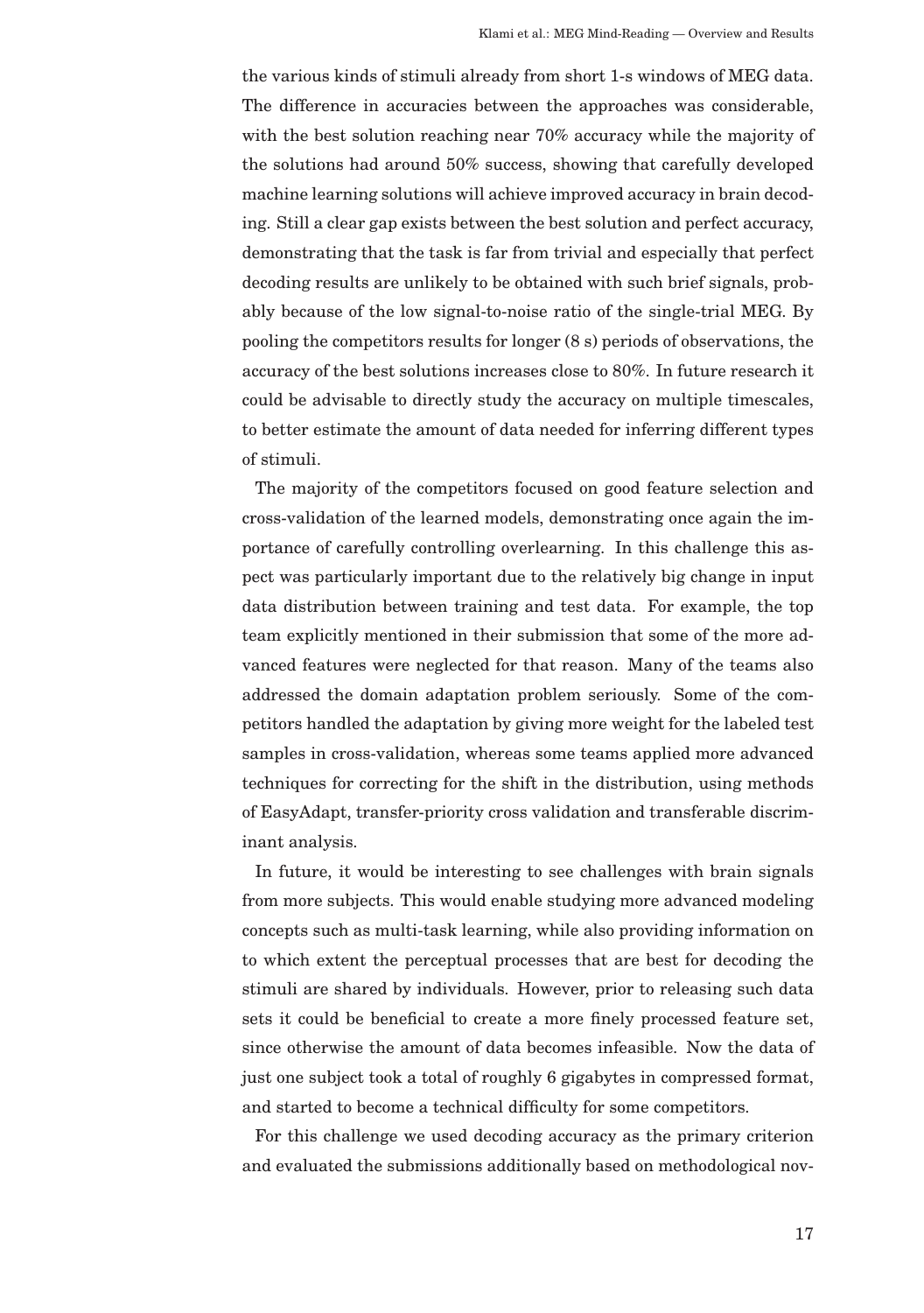elty of the approach. The challenge was also primarily advertised for modelers. Consequently, the submissions focused on these aspects and no neuroscientific interpretations were made. In future challenges it could be a good idea to value also neuroscientific findings when determining the winners, to encourage tighter interaction between modelers and neuroscientists as well as to provide insights into the perceptual processes revealed by succesful decoding.

#### *Acknowledgments*

We gratefully acknowledge the PASCAL2 European Network of Excellence, in particular their Challenge Programme, for sponsoring the challenge. We also thank the ICANN conference for hosting the challenge workshop.

The organizers have additionally received support from Academy of Finland (project numbers #133818 and #218072, and National Centers of Excellence Program 2006-2011) and from the aivoAALTO research project of the Aalto University.

Finally, we thank Kranti Kumar Nallamothu for preparing the stimuli for the experiment.

## **Bibliography**

- [1] J-D. Haynes and G. Rees. Decoding mental states from brain activity in humans. *Nature Reviews Neuroscience*, 7:523–534, 2006.
- [2] Y. Kamitani and F. Tong. Decoding the visual and subjective contents of the human brain. *Nature Neuroscience*, 8(5):679–685, 2005.
- [3] E. Formisano, F. De Martino, M. Bonte, and R. Goebel. "Who" is saying "What"? Brain-based decoding of human voice and speech. *Science*, 322(5903):970–973, 2008.
- [4] K.N. Kay, T. Naselaris, R.J. Prenger, and J.L. Gallant. Identifying natural images from human brain activity. *Nature letters*, 452(20):352–356, 2008.
- [5] T.M. Mitchell, S.V. Shinkareva, A. Carlson, K.M. Chang, V.L. Malave, R.A. Mason, and M.A. Just. Predicting human brain activity associated with the meanings of nounds. *Science*, 320(1191), 2008.
- [6] Y. Miyawaki, H. Uchida, O. Yamashita, M. Sato, Y. Morito, H.C. Tanabe, N. Sadato, and Y. Kamitani. Visual image reconstruction from human brain activity using a combination of multiscale local image decoders. *Neuron*, 60:915–929, 2008.
- [7] T.Naselaris, R.J. Prenger, K.N. Kay, M. Oliver, and J.L. Gallant. Bayesian reconstruction of natural images from human brain activity. *Neuron*, 63:902– 915, 2009.